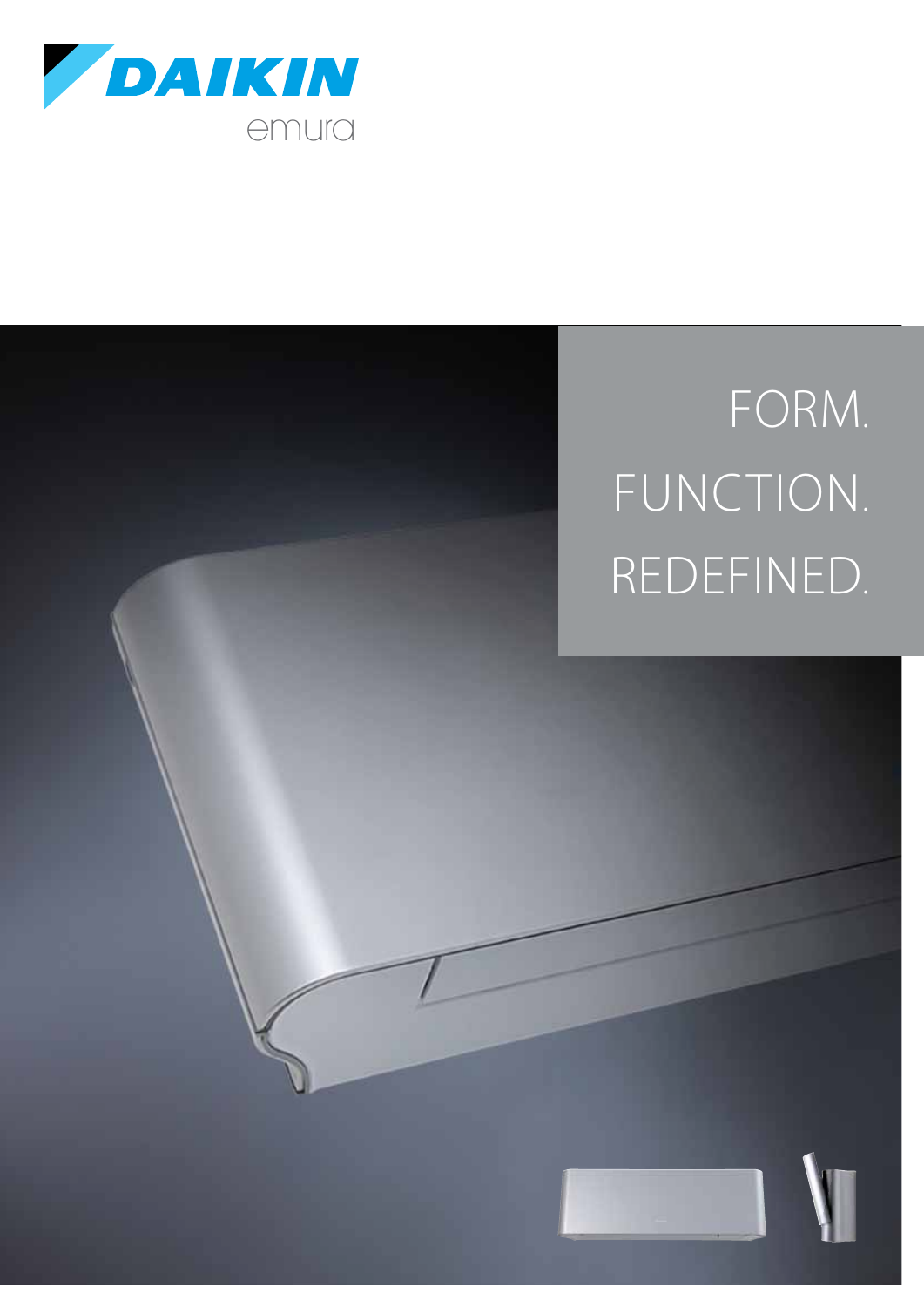# IT'S ALL ABOUT DESIGN

Daikin Emura's most obvious asset is its looks. The sober but stylish appearance adds an additional dimension to Daikin's well-known brand values of superior comfort and quality.



Daikin Europe N.V. is proud to announce that Daikin Emura has been awarded with several prestigious design awards: iF Product Design award 2010, Reddot design award honourable mention 2010,<br>Good Design and Designpreis<br>Deutschland 2011 Nominee. Daikin Emura was evaluated on a range of criteria including design, quality, workmanship and choice of materials, degree of innovation, environmental friendliness, functionality, ergonomics and safety.









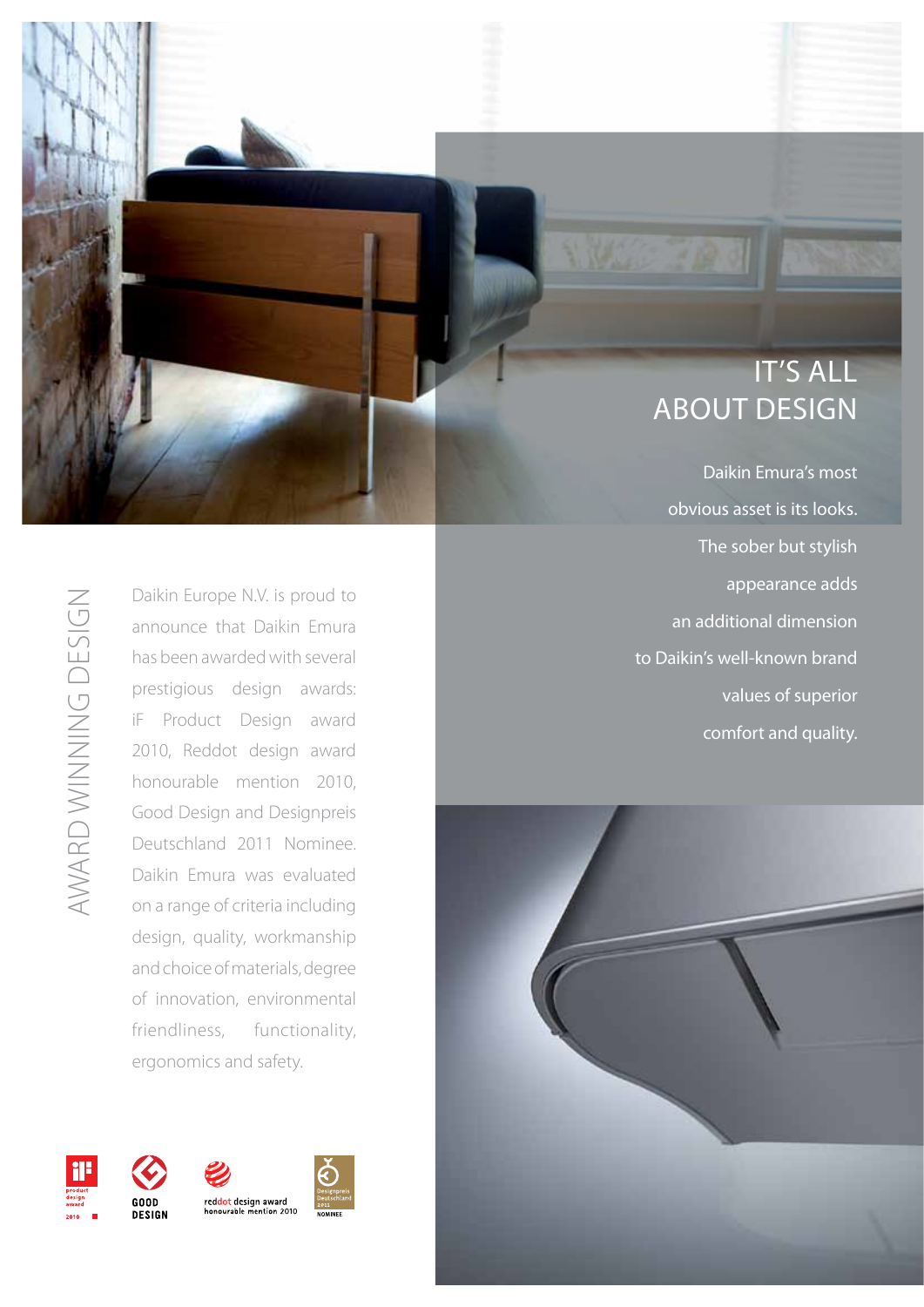

# **DESIGNED** in europe for **EUROPE**

Traditionally Daikin has always designed its products in Japan and made small modifications for the European and overseas markets. However, sales of split unit air conditioners in Europe reached a level that justified a European concept. This is the first time that an air conditioning unit has been designed in Europe for the European market, using European technical and design standards.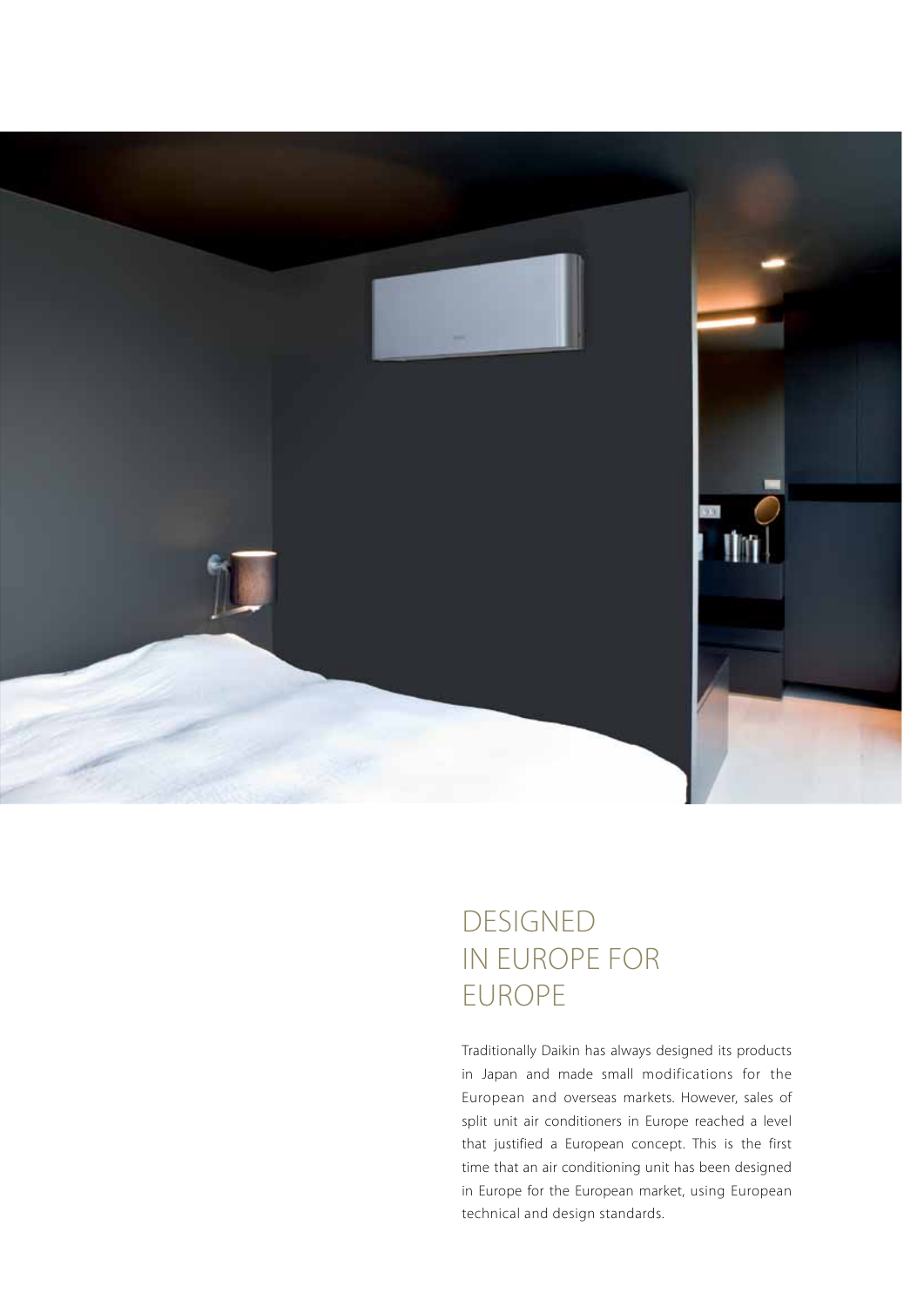



# Total comfort all year round

The Daikin Emura wall mounted air conditioning unit from Daikin is a remarkable blend of iconic design and engineering excellence. It is designed to be mounted high on the wall, for optimum air distribution and whisperquiet operation.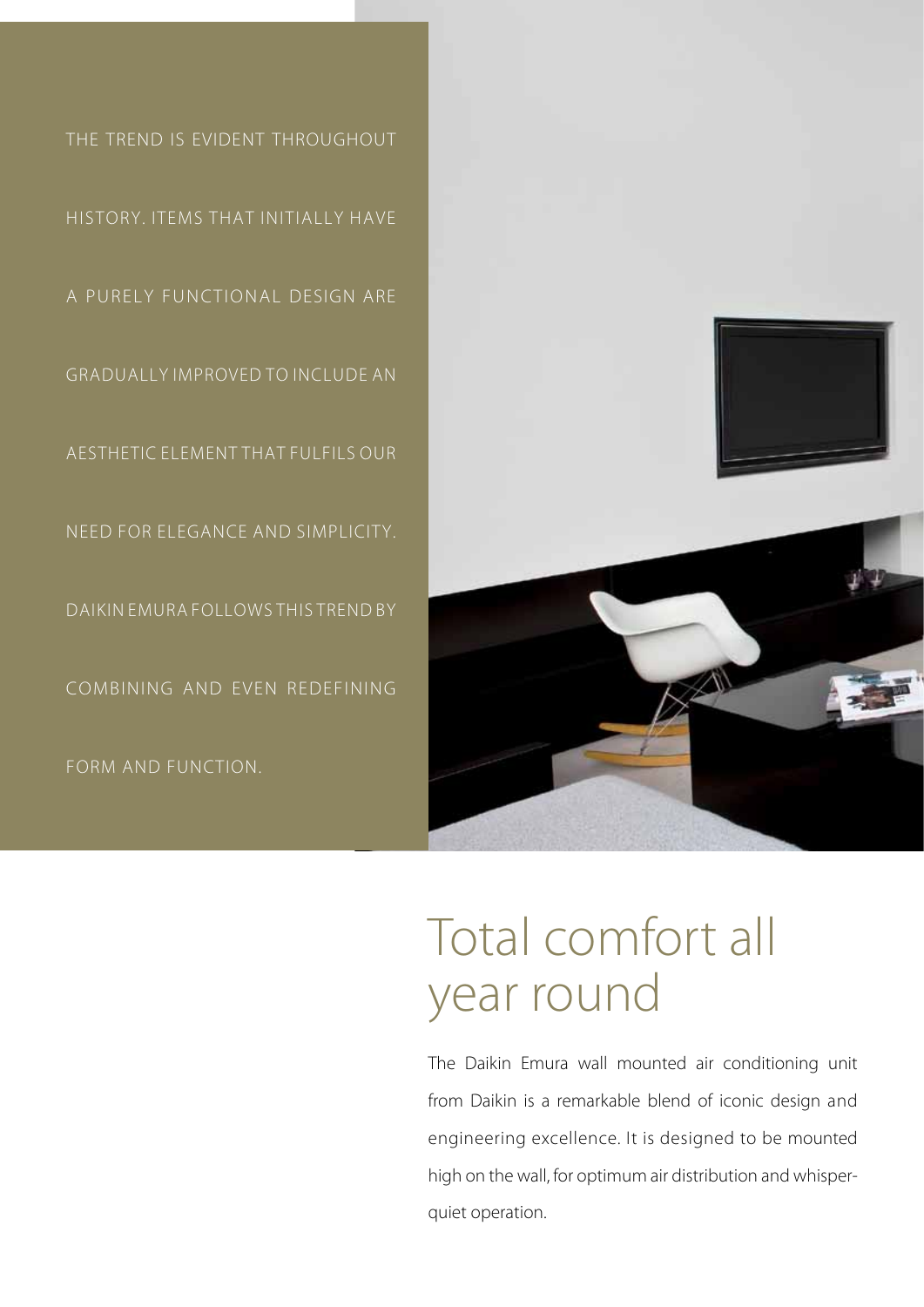

# **FEATURES**

- › Stylish design in sandblasted aluminium or matt crystal white
- › Ensures maximum comfort
- › Sound pressure performance down to 22 dBA
- › Wide operating range: -10 to 46°C for cooling and -15 to 20°C for heating
- › Weekly programmable remote control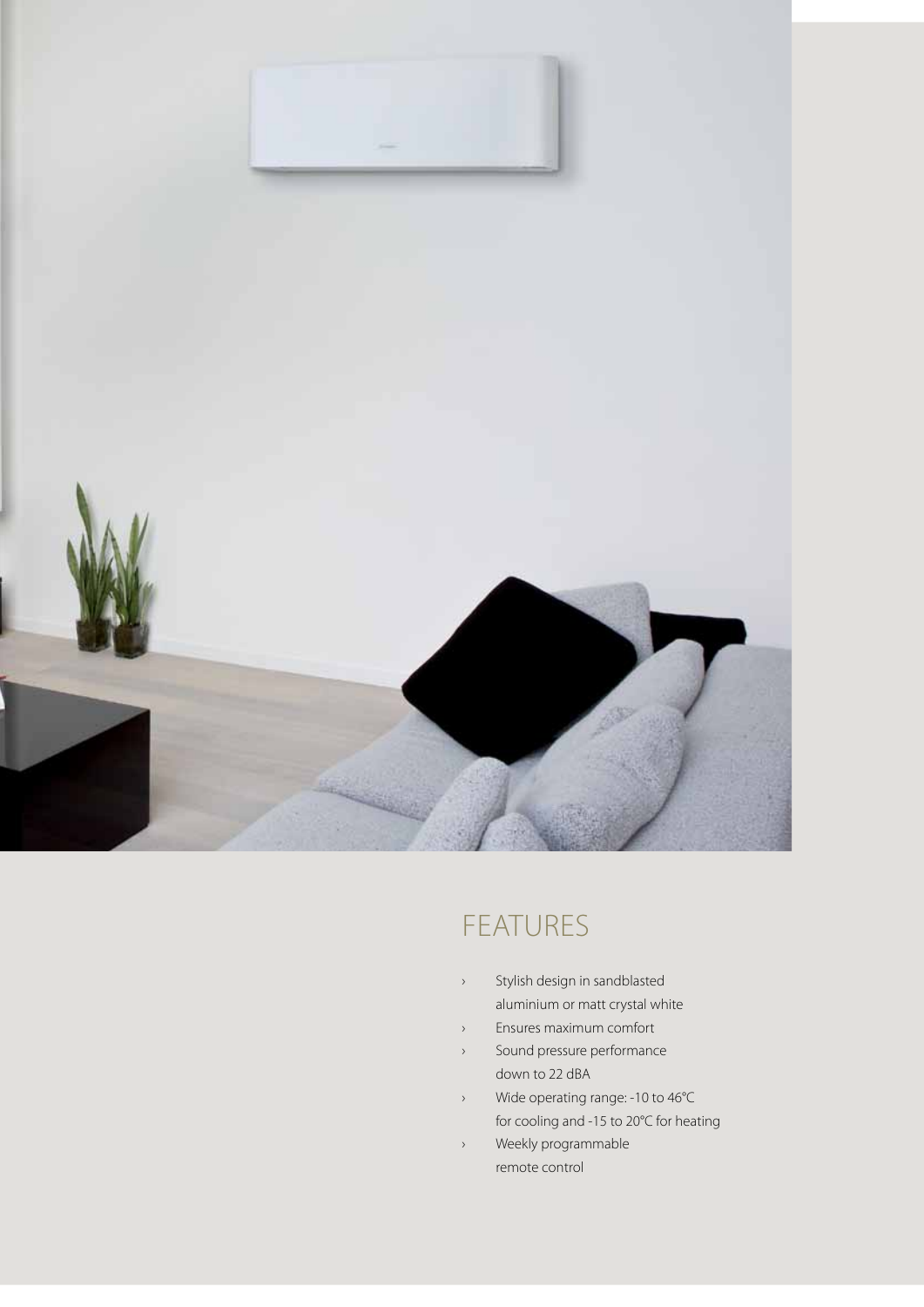Daikin Emura achieves latest energy efficiency requirements and follows a new approach: it tries to be as unobtrusive as possible. Only one simple, yet slightly flowing 2-dimensional surface is visible, ventilation is hidden on top or appears very modest when the unit opens gently in use. As a result the unit is not really a household appliance anymore, but like a neutral piece of furniture that blends in with every interior. The unit is available in two finishing versions: matt crystal white and sandblasted aluminium.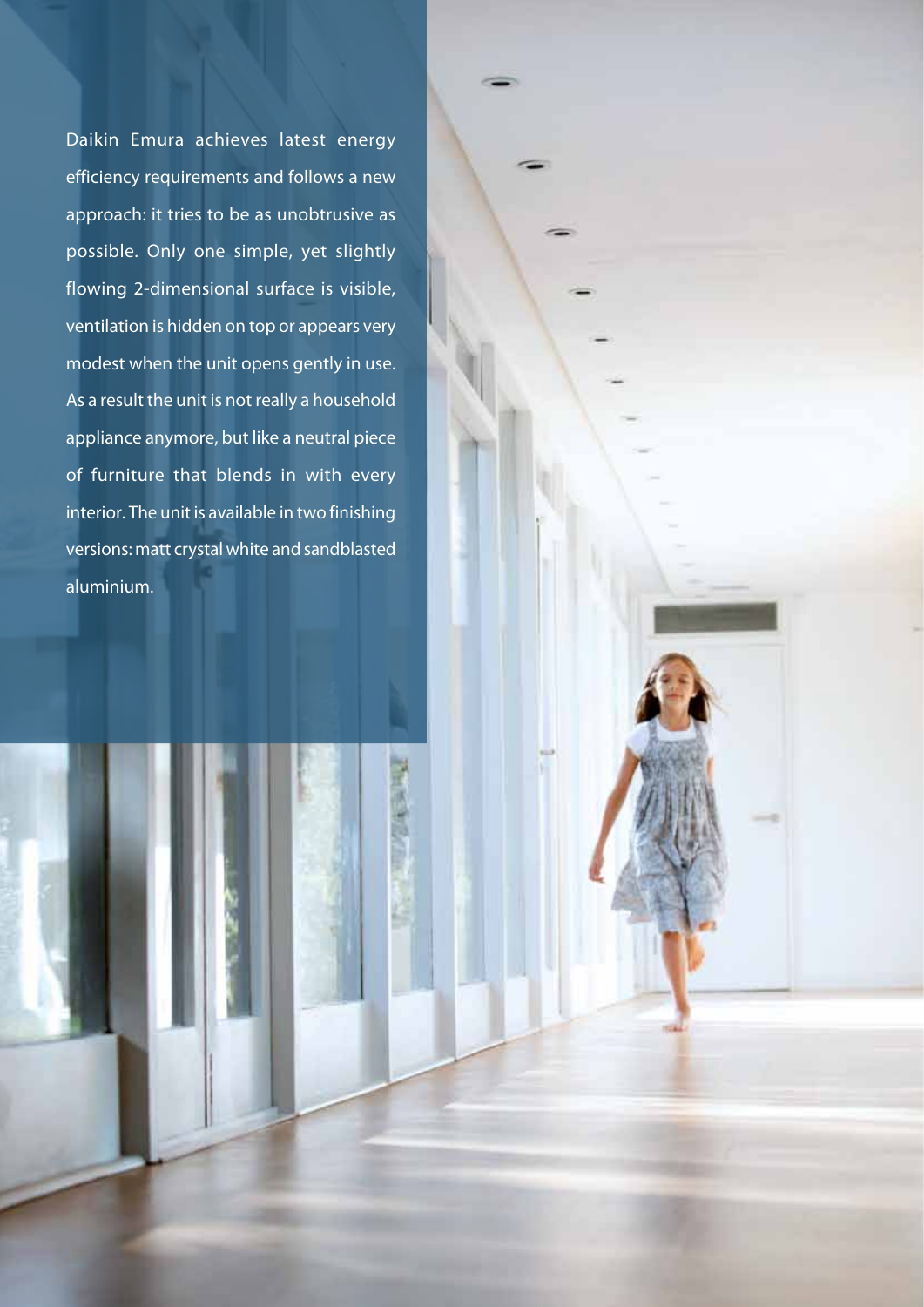

# INTELLIGENT EYE HELPS SAVE PRECIOUS ENERGY

High-tech functionality and stylish design go hand in hand with Daikin Emura. Pushing the operation button on the remote control causes the front panel and flap to open, revealing one of the unit's energy-saving features: the intelligent eye. This built-in sensor detects the presence of people in the room and automatically switches to energy-saving operation when the room is unoccupied. Another energy-saving feature is the programmable timer.

# OPTIMAL COMFORT AT THE PUSH OF A BUTTON

With the easy-to-use remote control, you can sit back, relax and adapt the room temperature from the comfort of your chair. A large display provides an overview of the unit's operation mode, and user friendly buttons give you easy access to Daikin Emura's built-in intelligence. Want to prevent air from blowing in the direction of your guests? Just press the 'comfort airflow' button. Want to save energy? Use the system's intelligent eye or set the timer to optimally condition your room for any time of the day or night.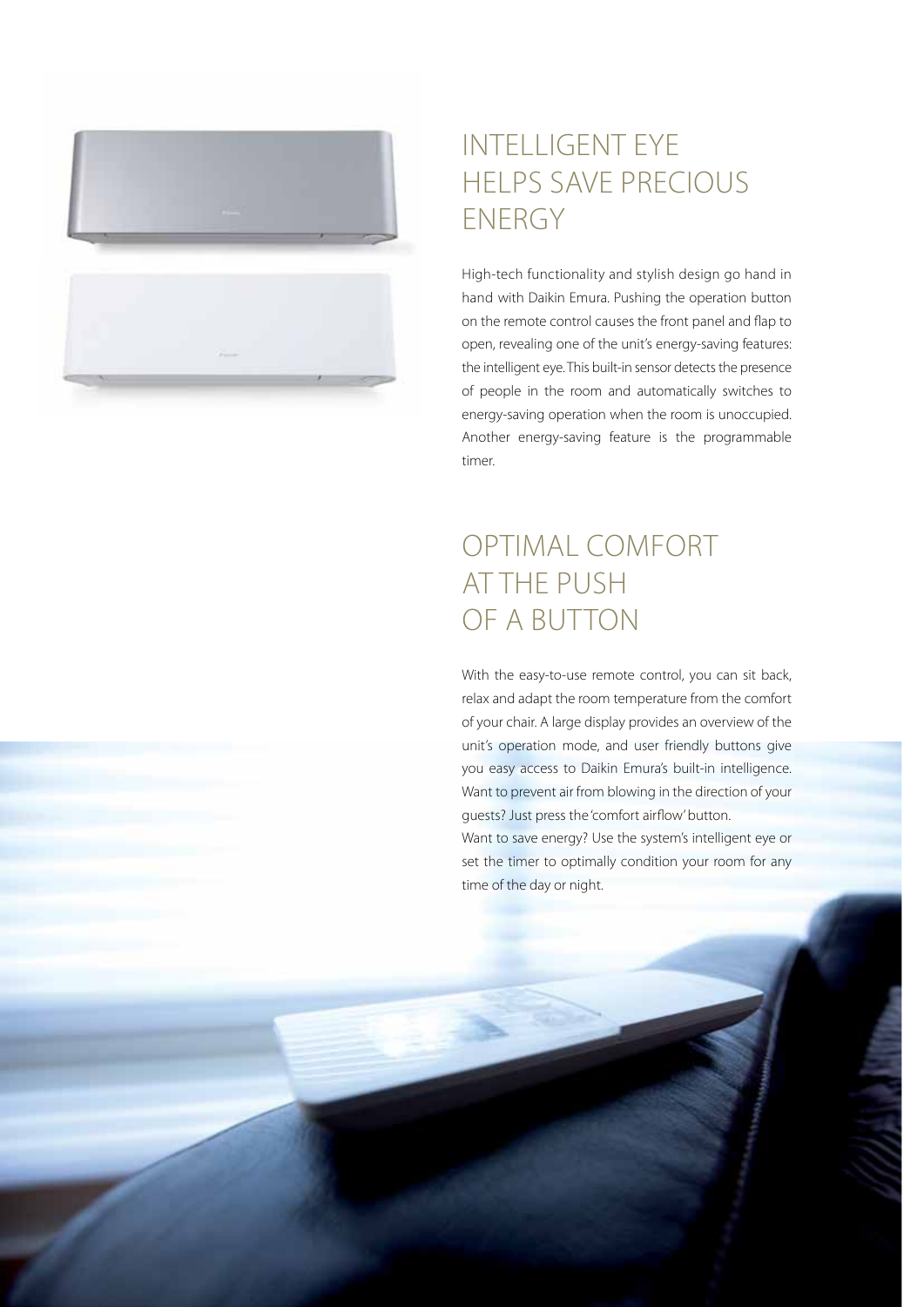# OPTIMUM COMFORT: CREATED INTELLIGENTLY, POWERFULLY AND QUIETLY.



### **A breath of fresh air**

The titanium apatite photocatalytic air purfication filter traps microscopic dust particles in the air, absorbs organic contaminants such as bacteria and viruses and even breaks down odours.

### **Whisper quiet operation**

The indoor unit distributes air almost inaudibly. The sound produced amounts to barely 22dBA in cooling. For comparison, the ambient sound in a quiet room amounts to 40dBA on average. And we guarantee the outdoor unit won't disturb your neighbours.

### **Night set mode**

To help you sleep more comfortably, Daikin Emura will prevent overheating or overcooling during the night. If the timer is switched on, the unit will automatically set the temperature to 0.5°C warmer when cooling and to 2°C cooler when warming. This prevents rapid changes in room temperature that could disturb your sleep.

### **Comfort mode**

The comfort mode guarantees you draught-free operation. When it cools, the flap is positioned horizontally to prevent cold airflow from being blown directly onto the body. When it heats, the flap turns vertically downwards to take the warm air to the bottom of the room.

### **Auto swing**

To ensure a harmonised temperature throughout the room, the Daikin Emura's vertical auto swing systems automatically make the outflow louvers move up and down, creating an even distribution of air throughout the room.

### **Powerful operation**

If you need to heat or cool the room quickly, for instance when you arrive home on a very hot or cold day, you can use the powerful mode. This activates the maximum air volume for 20 minutes, before automatically returning the unit to its original setting.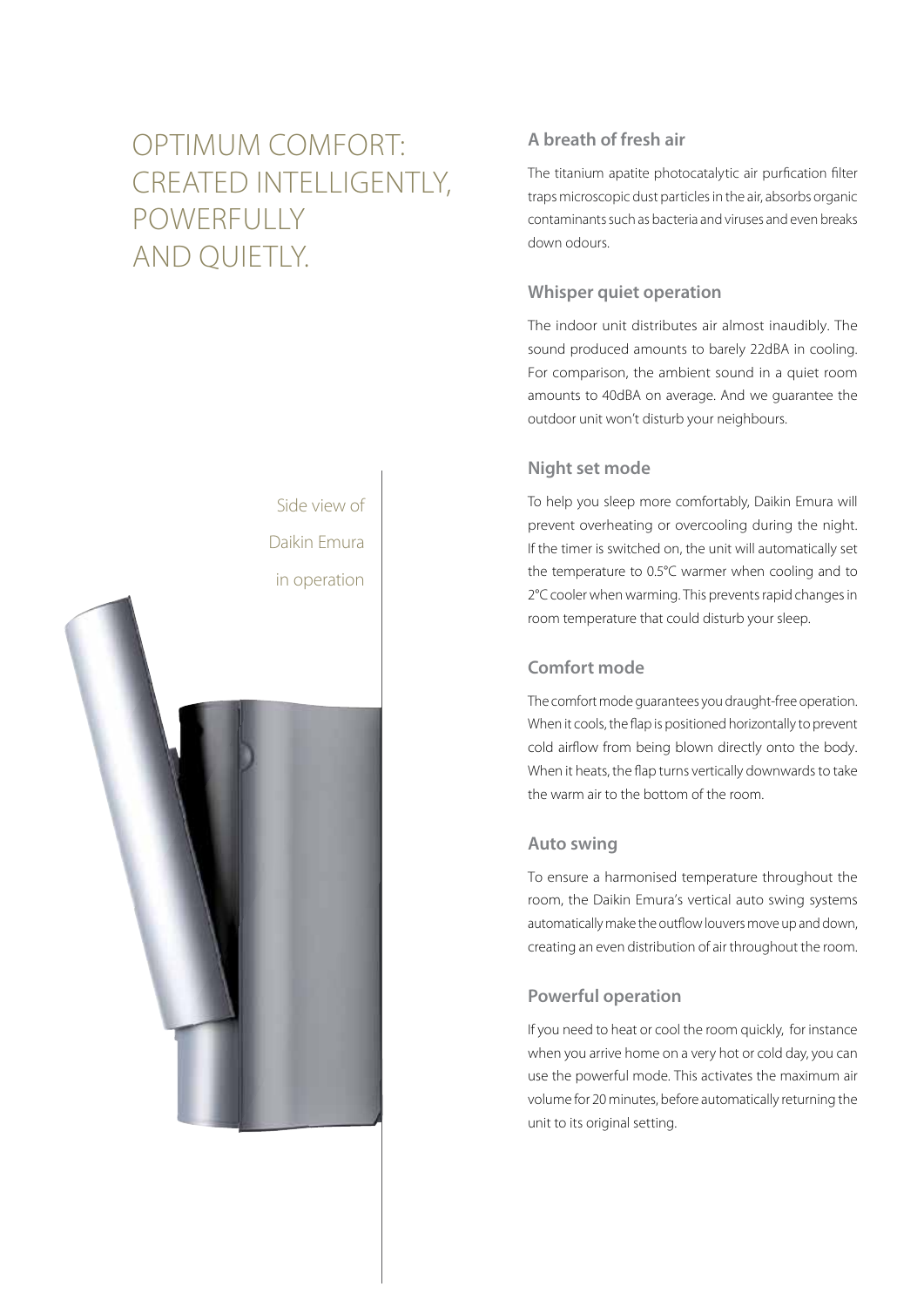

# FLEXIBLE INSTALLATION. EASY CONTROL.

### **Outdoor unit**

The outdoor unit can be installed on the roof, terrace or against an outside wall. Thanks to a special anti-corrosion treatment of the fan and heat exchanger, the outdoor unit is resistant to acid rain and salt corrosion. A sheet of stainless steel underneath the unit provides additional protection.

### **Infrared remote control**

The indoor unit is easy to control with the infrared remote control supplied as standard. In the unlikely event of a malfunction in the air conditioner, an error code will be displayed on the remote control screen, enabling the problem to be quickly diagnosed and rectified.

### **Application**

The Daikin Emura indoor unit can be used in a single room set-up, with one indoor unit connected to one outdoor unit, or in a multiple room application with a maximum of nine indoor units connected to one outdoor unit.

### **Online controller (option KKRP01A)**

Control your indoor unit from any location via app or internet.



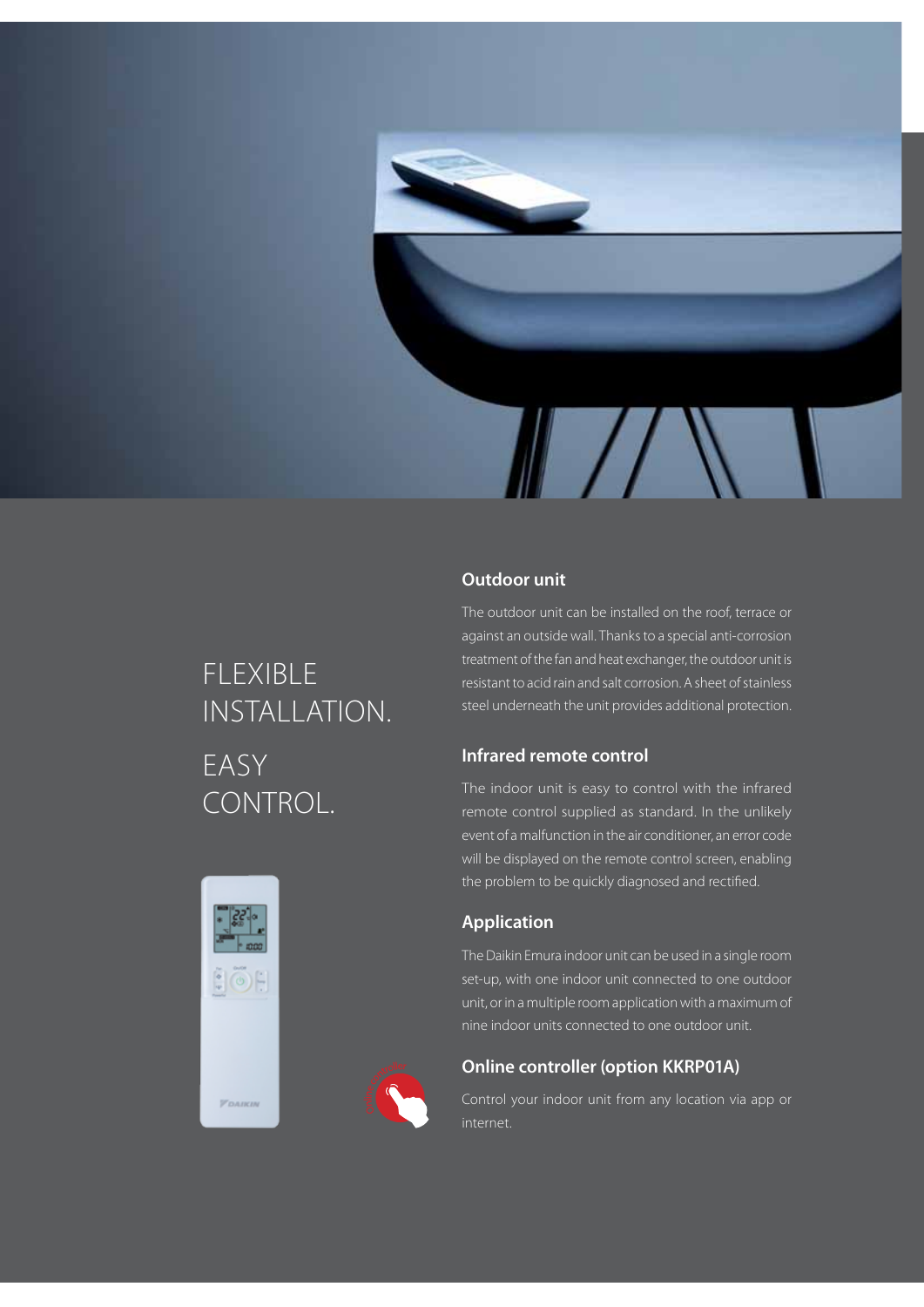# Heating & Cooling

| <b>INDOOR UNIT</b>                                                                            |                                 |                                                    |            | FTXG25JW                                       | FTXG35JW                   | FTXG50JW         | FTXG25JA        | FTXG35JA         | FTXG50JA                                                           |  |  |  |
|-----------------------------------------------------------------------------------------------|---------------------------------|----------------------------------------------------|------------|------------------------------------------------|----------------------------|------------------|-----------------|------------------|--------------------------------------------------------------------|--|--|--|
| Cooling capacity                                                                              | Min./Nom./Max.                  |                                                    | kW         | 1.3/2.5/3.0                                    | 1.4/3.5/3.8                | 1.7/5.0/5.3      | 1.3/2.5/3.0     | 1.4/3.5/3.8      | 1.7/5.0/5.3                                                        |  |  |  |
| Heating capacity                                                                              | Min./Nom./Max.                  |                                                    | kW         | 1.3/3.4/4.5                                    | 1.4/4.0/5.0<br>1.7/5.8/6.5 |                  | 1.3/3.4/4.5     | 1.4/4.0/5.0      | 1.7/5.8/6.5                                                        |  |  |  |
| Seasonal<br>efficiency<br>(according to<br>EN14825)                                           | Coolina                         | Energy label                                       |            | $A++$                                          |                            | A                | $A++$           | A                |                                                                    |  |  |  |
|                                                                                               |                                 | Pdesign                                            | kW         | 2.50                                           | 3.50                       | 5.00             | 2.50            | 3.50             | 5.00                                                               |  |  |  |
|                                                                                               |                                 | <b>SEER</b>                                        |            |                                                | 6.51                       | 5.45             | 6.53            | 6.51             | 5.45                                                               |  |  |  |
|                                                                                               |                                 | Annual energy consumption                          | kWh        | 134                                            | 188                        | 321              | 134             | 188              | 321                                                                |  |  |  |
|                                                                                               | Heating<br>(Average<br>climate) | Energy label                                       |            | $A+$                                           | A                          |                  | $A+$            | A                |                                                                    |  |  |  |
|                                                                                               |                                 | kW<br>Pdesign                                      |            | 2.80                                           | 3.30                       | 4.60             | 2.80            | 3.30             | 4.60                                                               |  |  |  |
|                                                                                               |                                 | SCOP                                               |            | 4.34                                           | 4.23                       | 3.87             | 4.34            | 4.23             | 3.87                                                               |  |  |  |
|                                                                                               |                                 | kWh<br>Annual energy consumption                   |            | 903                                            | 1,091                      | 1,660            | 903             | 1,091            | 1,660                                                              |  |  |  |
| Nominal efficiency<br>(cooling at 35°/27°<br>nominal load, heating<br>at 7°/20° nominal load) | EER                             |                                                    |            | 4.46                                           | 3.93                       | 3.21             | 4.46            | 3.93             | 3.21                                                               |  |  |  |
|                                                                                               | COP                             |                                                    |            | 4.36                                           | 4.04                       | 3.63             | 4.36            | 4.04             | 3.63                                                               |  |  |  |
|                                                                                               | Annual energy consumption       |                                                    | kWh        | 280                                            | 445                        | 780              | 280             | 445              | 780                                                                |  |  |  |
|                                                                                               | Energy label                    | Cooling/Heating                                    |            |                                                | A/A                        |                  |                 |                  |                                                                    |  |  |  |
| Casing                                                                                        | Colour                          |                                                    |            | Matt crystal white<br><b>Brushed aluminium</b> |                            |                  |                 |                  |                                                                    |  |  |  |
| <b>Dimensions</b>                                                                             | Unit                            | HeightxWidthxDepth                                 | mm         |                                                |                            |                  |                 |                  |                                                                    |  |  |  |
| Weight                                                                                        | Unit                            |                                                    | kg         | 11                                             |                            |                  |                 |                  |                                                                    |  |  |  |
| Fan - Air flow rate                                                                           | Coolina                         | High/Nom./Low/Silent operation m <sup>3</sup> /min |            | 8.8/6.8/4.7/3.8                                | 10.1/7.3/4.6/3.9           | 10.3/8.5/6.7/5.7 | 8.8/6.8/4.7/3.8 | 10.1/7.3/4.6/3.9 | 10.3/8.5/6.7/5.7                                                   |  |  |  |
|                                                                                               | Heating                         | High/Nom.                                          | $m^3/m$ in | 9.6/7.9                                        | 10.8/8.6                   | 11.4/9.8         | 9.6/7.9         | 10.8/8.6         | 11.4/9.8<br>60<br>60<br>44/40/35/32<br>44/40/35/32<br>12.7<br>18.0 |  |  |  |
| Sound power level Cooling                                                                     |                                 | High                                               | dBA        | 54                                             | 58                         | 60               | 54              | 58               |                                                                    |  |  |  |
|                                                                                               | Heating                         | High                                               | dBA        | 55                                             | 58                         | 60               | 55              | 58               |                                                                    |  |  |  |
| Sound pressure<br>level                                                                       | Cooling                         | High/Nom./Low/Silent operation   dBA               |            | 38/32/25/22                                    | 42/34/26/23                | 44/40/35/32      | 38/32/25/22     | 42/34/26/23      |                                                                    |  |  |  |
|                                                                                               | Heating                         | High/Nom./Low/Silent operation   dBA               |            | 39/34/28/25                                    | 42/36/29/26                | 44/40/35/32      | 39/34/28/25     | 42/36/29/26      |                                                                    |  |  |  |
| Piping<br>connections                                                                         | Liguid                          | OD                                                 | mm         | 6.35                                           |                            |                  |                 |                  |                                                                    |  |  |  |
|                                                                                               | Gas                             | OD<br>mm                                           |            | 9.52                                           |                            | 12.7             | 9.52            |                  |                                                                    |  |  |  |
|                                                                                               | Drain                           | OD                                                 | mm         | 16 or 18                                       |                            | 18.0             | 16 or 18        |                  |                                                                    |  |  |  |
| Power supply                                                                                  | Phase / Frequency / Voltage     |                                                    | Hz/V       | $1 - 750/220 - 240$                            |                            |                  |                 |                  |                                                                    |  |  |  |



| <b>OUTDOOR UNIT</b>     |                         |                             |                            | <b>RXG25K</b> | <b>RXG35K</b>       | <b>RXG50K</b> | <b>RXG25K</b>       | <b>RXG35K</b>       | <b>RXG50K</b> |                     |
|-------------------------|-------------------------|-----------------------------|----------------------------|---------------|---------------------|---------------|---------------------|---------------------|---------------|---------------------|
| <b>Dimensions</b>       | Unit                    | HeightxWidthxDepth          |                            | mm            | 550x765x285         | 550x765x285   | 735x825x300         | 550x765x285         | 550x765x285   | 735x825x300         |
| Weight                  | Unit                    |                             |                            | kq            | 34                  | 34            | 48                  | 34                  | 34            | 48                  |
| Fan - Air flow rate     | Cooling                 | High/Super low              |                            | $m^3$ /min    | 33.5/30.1           | 33.5/30.1     | 50.9/48.9           | 33.5/30.1           | 33.5/30.1     | 50.9/48.9           |
|                         | Heating                 | High/Super low              |                            | $m^3$ /min    | 30.2/25.6           | 30.2/25.6     | 45.0/43.1           | 30.2/25.6           | 30.2/25.6     | 45.0/43.1           |
| Sound power level       | Coolina                 | Hiah                        |                            | dBA           | 62                  | 64            | 63                  | 62                  | 64            | 63                  |
| Sound pressure<br>level | Cooling                 | High/Silent operation       |                            | dBA           | 46/43               | 48/44         | 48/44               | 46/43               |               | 48/44               |
|                         | Heating                 | High/Silent operation       |                            | dBA           | 47/44               | 48/45         | 48/45               | 47/44               | 48/45         | 48/45               |
| Operation range         | Cooling                 |                             | Ambient Min.~Max.          | °CDB          | $-10 - 46$          | $-10 - 46$    | $-10 - 46$          | $-10 - 46$          | $-10 - 46$    | $-10 - 46$          |
|                         | Heating                 |                             | Ambient   Min.~Max.   °CWB |               | $-15 - 20$          | $-15 - 20$    | $-15 - 20$          | $-15 - 20$          | $-15 - 20$    | $-15 - 20$          |
| Refrigerant             | Type/GWP                |                             |                            |               | R-410A/1.975        | R-410A/1.975  | R-410A/1.975        | R-410A/1.975        | R-410A/1.975  | R-410A/1.975        |
| Piping<br>connections   | Piping length           | OU-IU                       | Max.                       | m             | 20                  | 20            | 30                  | 20                  | 20            | 30                  |
|                         | Level difference        | IU - OU                     | Max.                       | m             | 15                  | 15            | 20                  | 15                  | 15            | 20                  |
| Power supply            |                         | Phase / Frequency / Voltage |                            | Hz/V          | $1 - 750/220 - 240$ | 1~/50/220-240 | $1 - 750/220 - 240$ | $1 - 750/220 - 240$ | 1~/50/220-240 | $1 - 750/220 - 240$ |
| Current - 50Hz          | Maximum fuse amps (MFA) |                             | А                          | 16            | 16                  | 20            | 16                  | 16                  | 20            |                     |

(1) EER/COP according to Eurovent 2012



# Multi combination table

| POSSIBLE COMBINATIONS          | ទ្<br>2MXS | 50H<br>2MXS    | š<br>는                   | 3MXSS2E | <b>S8G</b><br>3MXS | 4MXS68F   | 4MXS80E | 뿡<br>XS9<br>옰 | RX.<br>ౚ<br>$\Delta$ |
|--------------------------------|------------|----------------|--------------------------|---------|--------------------|-----------|---------|---------------|----------------------|
| Maximum number of indoor units |            | $\overline{2}$ | $\overline{\phantom{0}}$ | 3       | 3                  | 4         | 4       |               | 6                    |
| FTXG25JW                       | ٠          |                |                          |         | ٠                  | $\bullet$ |         |               |                      |
| FTXG25JA                       | ٠          | ×              |                          |         | ٠                  | ٠         |         |               |                      |
| FTXG35JW                       | $\bullet$  | ×              |                          |         | ٠                  | $\bullet$ | ٠       |               |                      |
| FTXG35JA                       | $\bullet$  | ×              |                          |         | $\bullet$          | $\bullet$ | ٠       |               |                      |
| FTXG50JW                       |            |                |                          |         |                    | ٠         |         |               |                      |
| FTXG50JA                       |            |                |                          |         | ٠                  | $\bullet$ |         |               |                      |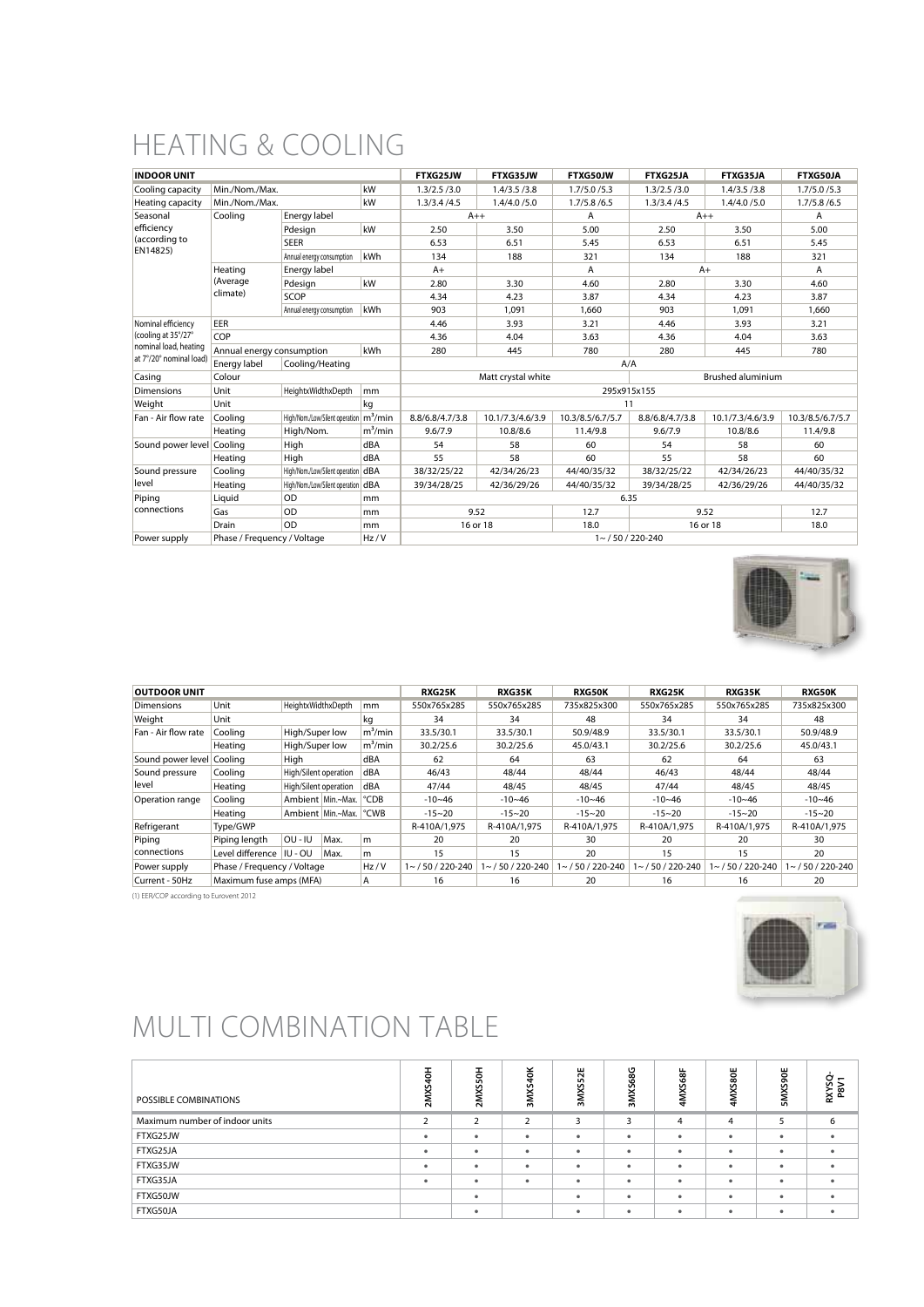## EUROPE'S NEW ENERGY LABEL: raising the bar on energy efficiency

To realise its challenging 20-20-20 environmental goals, Europe is imposing minimum efficiency requirements for energy related projects. These minimum requirements come into effect on 1 January 2013, and will be revised upward in subsequent years.

Not only does the Eco-Design Directive systematically raise the minimum requirements with respect to environmental performance, the method used to measure this performance has also been changed to better reflect real-life conditions. The new seasonal performance rating provides a much more accurate picture of actual expected energy efficiency over an entire heating or cooling season.

Completing the picture is a new energy label for EU. The present label, introduced in 1992 and modified in the meantime, allows consumers to compare and make purchasing decisions based on uniform labelling criteria. The new label includes multiple classifications from A+++ to G reflected in colour shadings ranging from dark green (most energy efficient) to red (least efficient). Information





on the new label includes not only the new seasonal efficiency ratings for heating (SCOP) and cooling (SEER), but also annual energy consumption and sound levels. It will allow end-users to make even better informed choices, since seasonal efficiency reflects air conditioner or heat pump efficiency over an entire season.

### Inverter technology

The inverter technology, developed by Daikin is a true innovation in the area of climate control. The principle is simple: inverters adjust the power used to suit the actual requirement. No more, no less. This technology provides you with two concrete benefits:

### **Comfort**

The inverter repays its investment many times over by improving comfort. An air conditioning system with an inverter continuously adjusts its cooling and heating output to suit the temperature in the room. The inverter shortens system start-up time enabling the required room temperature to be reached more quickly. As soon as that temperature is reached, the inverter ensures that it is constantly maintained.

#### **Heating operation:**



#### **Energy efficient**

Because an inverter monitors and adjusts ambient temperature whenever needed, energy consumption drops by 30% compared to a traditional on/off system!